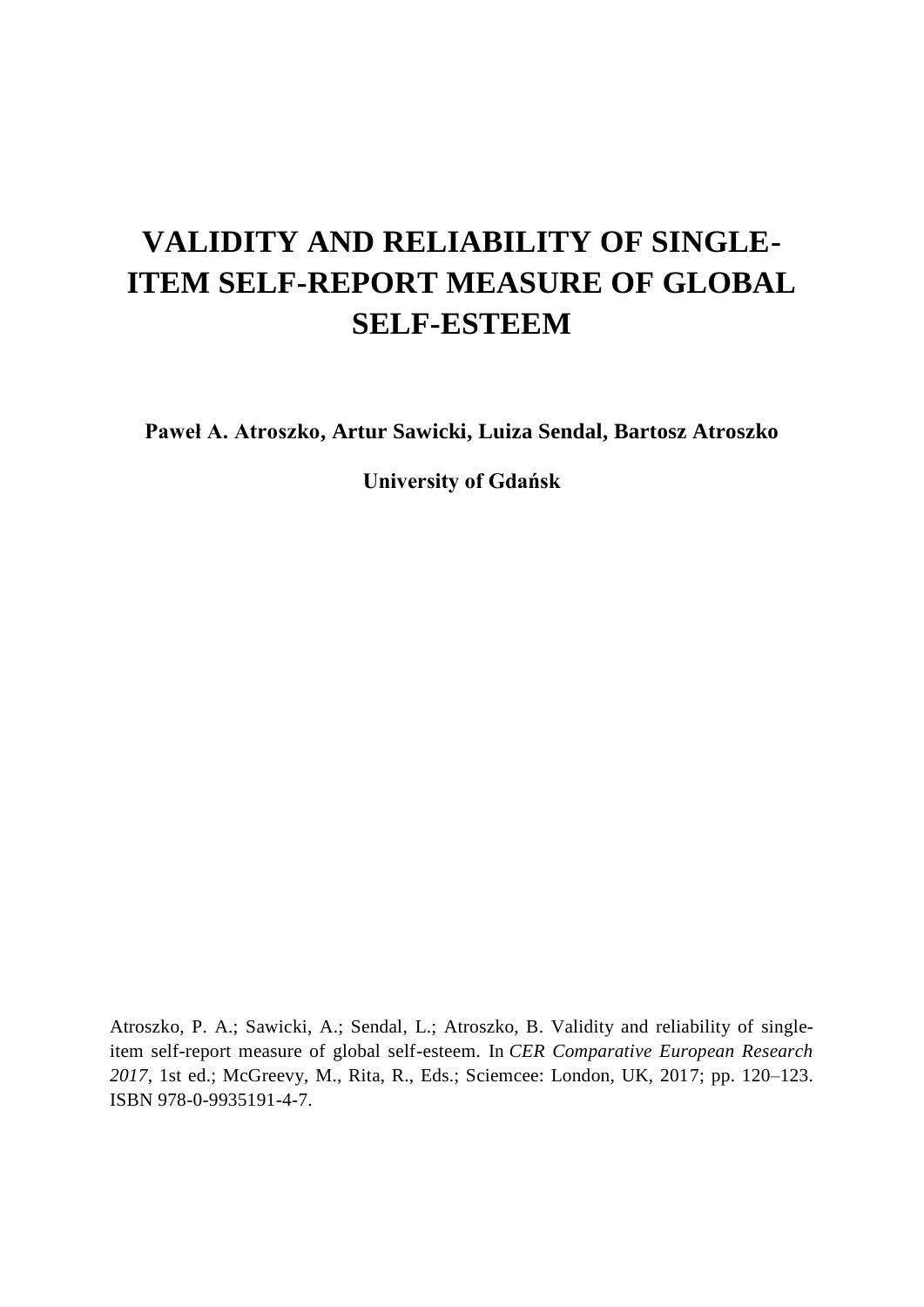

# CER Comparative European Research 2017

# Proceedings | Research Track

of the 7th Biannual CER Comparative European Research **Conference** 

International Scientific Conference for Ph.D. students of EU countries

March 29-31, 2017 | London

## Statement of review

All papers reproduced in these proceedings have been independently reviewed with consideration for SCIEMCEE reporting requirements. All papers reproduced in these proceedings were presented at the CER Comparative European Research Conference.

## Disclaimer

Any opinions, advices and information contained in this publication do not necessarily reflect the views or polices of the CER or SCIEMCEE Executive or its members. Whilst all due care was taken in the compilation of these proceedings, the CER Executive does not warrant that the information is free from errors or omission, or accept any liability in relation to the quality, accuracy and currency of the information.

# Copyright



Copyright © 2017 CER Comparative European Research and the Authors.





ISBN 978-0-9935191-4-7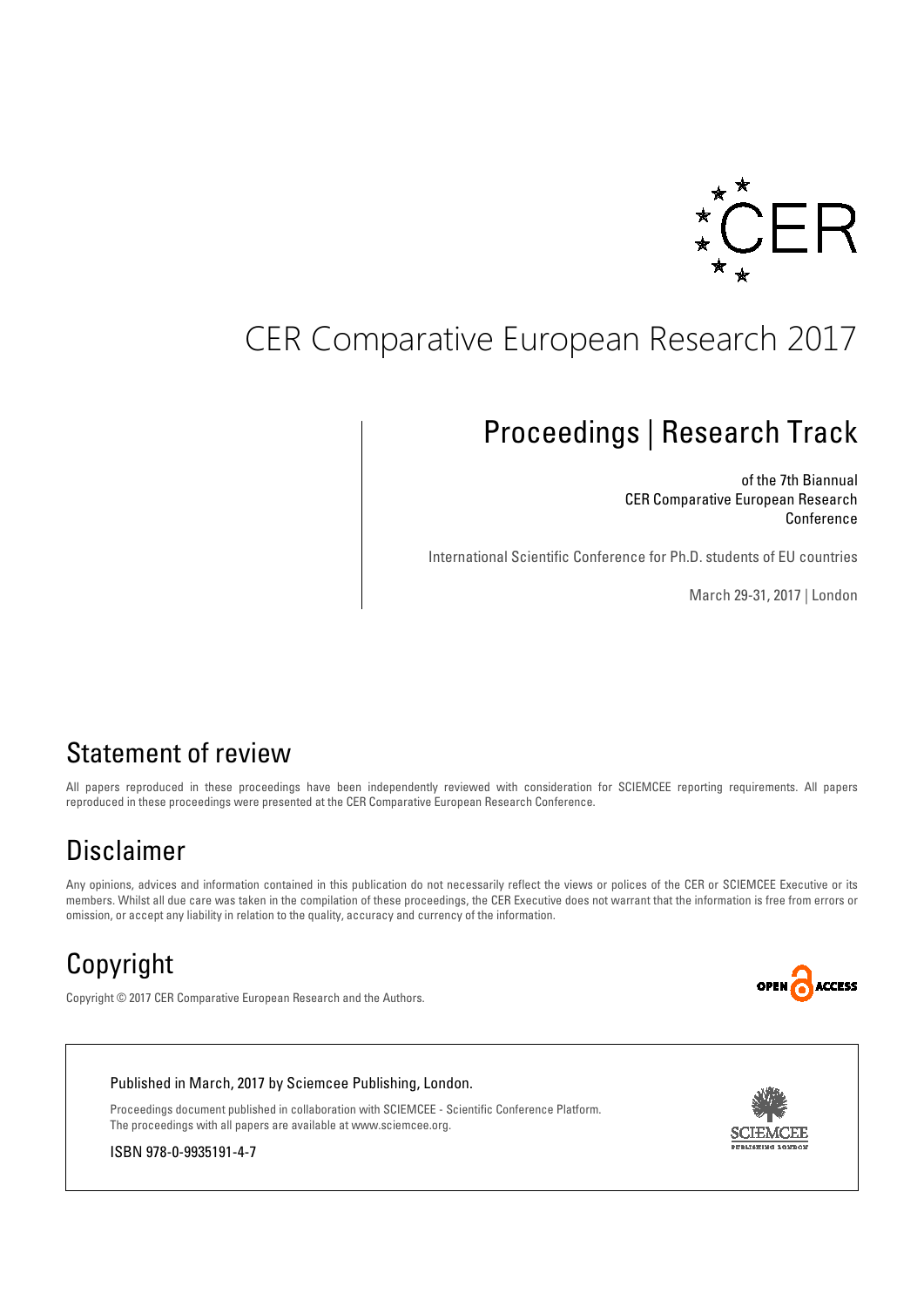## Introduction

The conference Proceedings you are holding is a collection of selected peer-reviewed texts presented at the international scientific conference Comparative European Research - CER 2017 (March 29-31).

The biannual international scientific conference is organized under the auspices of the SCIEMCEE scientific platform every March and October and follows up on activities aimed at providing greater support for the scientific activities of Ph.D. students and beginning researchers. The various biannual CER conferences represent a space for the international assessment of the qualitative standard of scientists and the results achieved by the various academic institutes. The CER conference is an ideal place for comparing the standard of scientific work, particularly on a European scale.

The Proceedings from the CER 2017 conference contains several dozen academic texts whose main purpose is the presentation and sharing of knowledge always in one of nine conference sections. The conference Proceedings prioritize only those articles which are good enough to offer readers new insights into the issues analyzed, or which extend the known boundaries of science. The guarantor of the CER 2017 conference is a signatory of the Berlin Declaration on Open Access to Knowledge in the Sciences and Humanities, and therefore all papers are made available to professionals and the general public via OpenAccess.

The conference committee, comprising experts from several university departments, believes that the CER international scientific conference will attract an ever wider base of participants to join in the discussions and will stimulate further scientific work and interdisciplinary development.

CER Conference Scientific Committee

### **Editors**

Michael McGreevy, Robert Rita

### International Scientific Committee - Reviewers

prof. UWM dr hab. Henryk Mizerek - Head of Chair of General Education, University of Warmia and Mazury, Poland prof. RNDr. Martin Mihaljevič, CSc. - Charles University in Prague, Czech Republic prof. Ing. Adriana Csikósová, CSc. - Department of Business and Management, Technical University of Košice, Slovakia prof. Dr. Hab. Stasys Vaitekūnas - Klaipėda University, Lithuania prof. PhDr. Libor Pavera, CSc. - The Institute of Hospitality Management in Prague, Czech Republic prof. dr hab. Wojciech Lis - Poznan University of Life Sciences, Poland prof. zw. dr hab. Krystian Heffner - University of Economics in Katowice, Poland prof. dr. Vladimiras Gražulis - Mykolas Romeris University, Lithuania prof. ThDr. Ing. Jakub Schwarz Trojan - Charles University in Prague, Czech Republic dr hab. Piotr Cichoracki - University of Wroclaw, Poland dr hab. prof UZ Andrzej Małkiewicz - University of Zielona Góra, Poland doc. PhDr. Petr Kaleta, Ph.D. - Charles University in Prague, Czech Republic dr hab. prof. UO Mikołaj Iwanow - University of Opole, Poland dr hab. Krzysztof Jaskułowski, prof. SWPS - University of Social Sciences and Humanities doc. Fazekas Csaba, PhD. - University of Miskolc, Faculty of Arts, Miskolc, Hungary doc. PhDr. Peter Káša, CSc. - University of Presov in Presov, Slovakia doc. Ing. Katarína Čulková, PhD. - Technical University of Košice, Slovakia doc. Pálosi Dániel, PhD. - Dennis Gabor College, Institute of Economics and Social Sciences, Budapest, Hungary doc. Ing. Peter Tauš, PhD. - Technical University of Košice, Slovakia doc. PhDr. Martina Kášová, Ph.D. - University of Presov in Presov, Slovakia doc. Kaiser Tamás PhD. - National University of Public Service, Faculty of Public Administration, Budapest, Hungary doc. Ing. Martin Blašková, Ph.D. - University of Zilina, Slovakia doc. Urbán Anna - Faculty of Arts of the University of Miskolc, Department of Sociology, Miskolc, Hungary doc. PhDr. Mária Antošová, PhD. - Technical University of Košice, Slovakia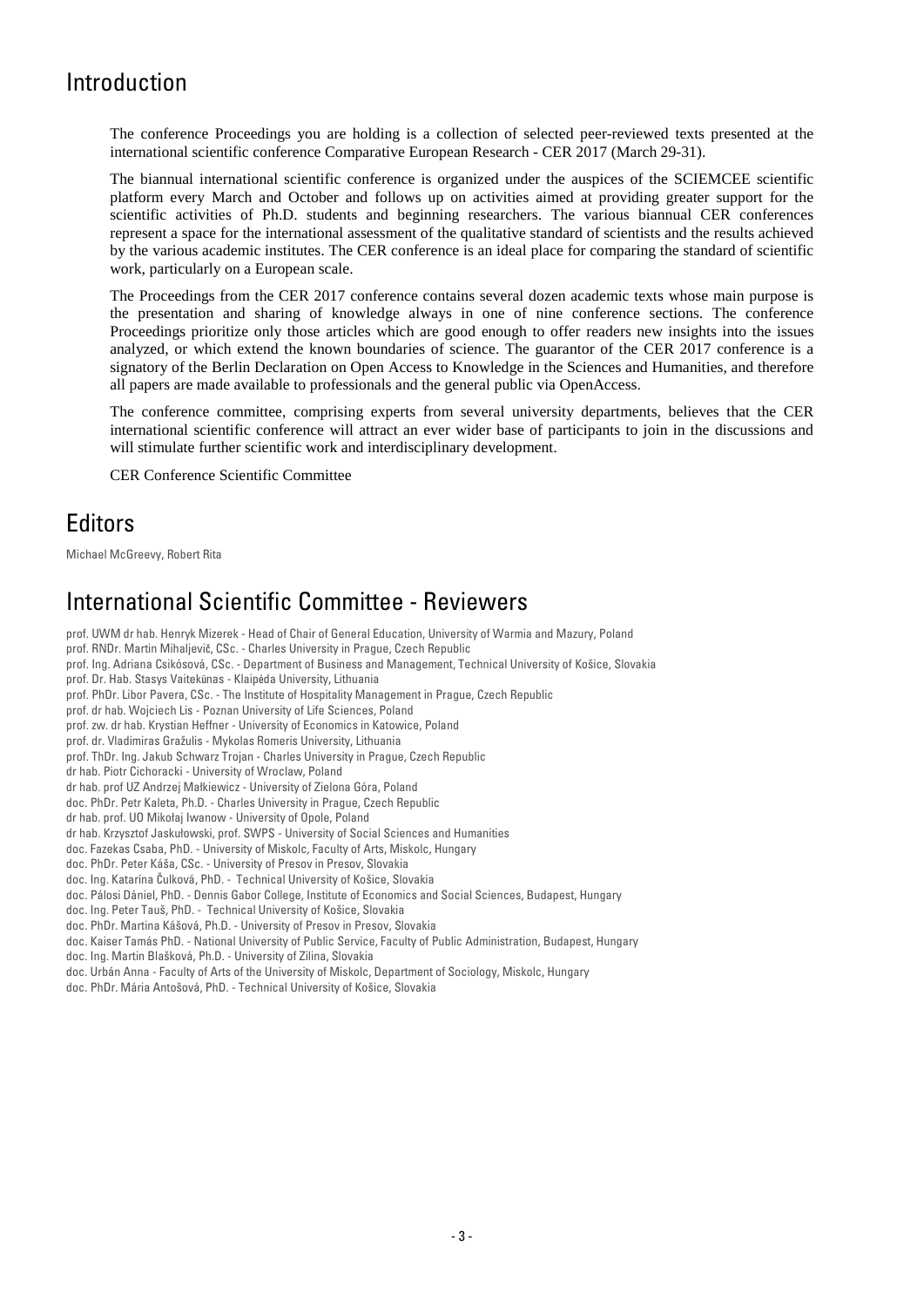#### **VALIDITY AND RELIABILITY OF SINGLE-ITEM SELF-REPORT MEASURE OF GLOBAL SELF-ESTEEM**

*Paweł A. Atroszko – Artur Sawicki –Luiza Sendal – Bartosz Atroszko* 

**University of Gdańsk** Jana Bażyńskiego 8 Gdańsk, 80-309, Poland p.atroszko@ug.edu.pl

*Abstract: Self-esteem, is one of the most important predictors of psychological well-being, therefore valid, reliable and convenient measures of this construct are necessary. Well-being is often measured in large scale surveys, and to overcome some difficulties associated with measurement of many variables with multi-item scales, ultra-brief measures are being developed. Validity and reliability of single-item self-report measure of self-esteem focused on the degree of satisfaction with the self was examined in a sample of 1451 university students in Poland. Subsample of 135 students was used to assess intraclass correlation coefficient (ICC) for test-retest reliability of that measure. ICC was .79, which can be interpreted as adequate reliability. Self-esteem was related in predictable ways to different measures related to well-being, including perceived stress, depressiveness, anxiety, and various facets of quality of life, as well as self-blame as ineffective stress coping This study provides initial evidence for good psychometric properties of a single-item self-report measure of self-esteem.* 

*Keywords: global self-esteem, quality of life, single-item measures,, stress, well-being*

#### **1. Introduction**

Global self-esteem is defined as individual's positive or negative attitude toward the self as a totality. A number of studies have stressed the importance of studying specific self-esteem (e.g. academic self-esteem), but global selfesteem remains essentially relevant to psychological wellbeing [1], and therefore, is the subject of this research.

Self-esteem is one of the most often studied psychological constructs. Literature provides evidence of its relationship with a number of phenomena, from academic [2] and professional success [3] to social relations and personal growth [4]. Self-esteem is studied as one of the internal factors protecting one from perceived stress [5]. People with high self-esteem more often use constructive coping strategies, whereas people with low self-esteem have a poor perception of their abilities to cope with stressing environment [6] and tend to use emotional-focused strategies [7]. This phenomenon is showed in research conducted among adolescents as well as adults [5]. Prospective analyses provided evidence for a relation between low self-esteem in adolescence and negative consequences for mental and physical health during adulthood [8]. It is also strongly related to psychological problems, such as depression, suicidal tendencies, eating disorders, anxiety, and aggressive tendencies [9]. Selfesteem also affects quality and quantity of sleep, which are considered to be good predictors of health and quality of life [10]. It is also important as a predictor of people's social behaviour. People high on self-esteem tend to have higher social capital [11], they tend to strengthen relationships in the face of difficulties [12]. Low selfesteem is related to avoidance [13] and experiencing rejection (even where none exist) [14], which can lead to loneliness and narrow social network. It is related to lower satisfaction with romantic relationships as well [15]. Generally, self-esteem is one of the basic predictors of life satisfaction and happiness (directly [16], and indirectly[17]), is related to meaning in life [18], and selfreported quality of life [19]. Relations of self-esteem with

mentioned psychological phenomena are well established and studied in numerous research. Therefore, most of them were used as criterion variables for investigating concurrent validity.

Single-item measure of self-esteem, (SISE) was developed and shown to be valid and reliable [20]. However, this measure asks directly about high self-esteem, and this anchoring may have effect on its validity in certain contexts. What is more, it seems to be more cognitive rather than emotional evaluation of oneself. This measure may also show some tendency to be related to some extent to a narcissistic self-evaluation understood as overly inflated declarative high self-esteem [21]. It is suggested that a more indirect measure of one's attitude towards the self could provide more useful information in the context of psychosocial functioning. Therefore, on the basis of WHOQOL Bref a single item measure of self-esteem was developed and it asks the question "How satisfied are you with yourself?".

#### **2. Single-item scales**

Single-item measures are increasingly more often used, especially in large surveys in which there is necessity for controlling multitude of different variables. Repeatedly they prove to be valid and reliable tools. Gradually recommendations and guidelines on the usage of singleitem scales are being developed [22]. The use of ultra-brief scales becomes more common practice in educational research, marketing research and health research [23]. Although, it has to be emphasized that not always singleitem scales are best solution. In some situations or contexts their performance is significantly inferior to multi-item questionnaires, for example in studies on sexual satisfaction [24]. Therefore, it is highly recommended to think through advantages and disadvantages of the use of ultra-brief scales in a specific research setting, following current data available on the subject.

One of the reasons which make ultra-brief scales useful tools is the fact that analysis of Likert response format data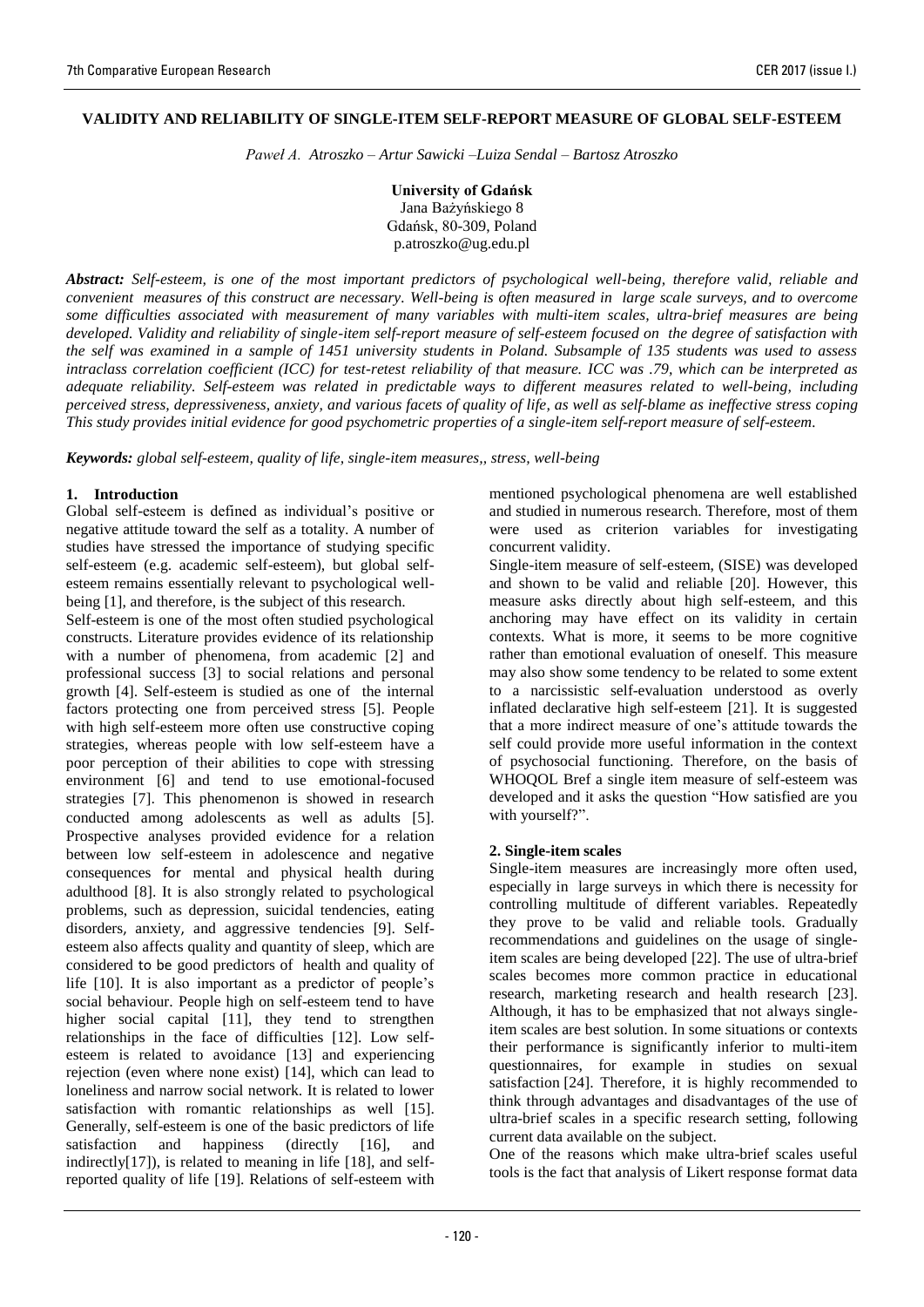at the item level is statistically robust [25]. Nonetheless, in cases in which single-item scales are used, it is recommended to use more stringent alpha level in order to make prudent statistical decisions.

On the basis of previous theoretical frameworks and empirical research into self-esteem, the aims of the current study were to: (1) assess concurrent validity of single-item measure of self-esteem through relationships with perceived stress, depressiveness, anxiety, loneliness, facets of quality of life and self-blame as ineffective coping mechanism – it is expected that self-esteem will be positively related to the indicators of well-being and negatively related to indicators of stress and diminished well-being as well as using self-blame as coping mechanism, (2) the currently investigated single-item measure will show stronger relationships with indicators of well-being (stress, depressiveness, satisfaction with life) than SISE; (3) assess the reliability of single-item measure of self-esteem with test-retest method.

#### **3. Methods**

*Participants*. A total of 1451 students from different universities in Pomerania Region in Poland took part in the study, 675 men (43.6%) and 751 women (50.3%), 25 (6.2%) persons did not report gender, with mean age of 21.13 years  $(SD = 1.82)$ . Students were from different faculties, courses of study, years and modes of study. One hundred thirty five participants took part in test-retest procedure, 87 females and 77 males, 5 persons did not report gender, with mean age years  $M = 21.17$ ,  $SD = 1.86$ . *Measures*. A self-report, single-item measure of selfesteem was developed on the basis of item from WHOQOL Bref Scale [26]. Originally used 5-point response scale has been modified to 9-point response scale, in compliance with recommendations to use at least 7-point Likert format response data when conducting statistical analyses on single item measures [25]. Selfesteem was measured by question "How satisfied are you with yourself?" with 9-point response scale, from 1 - "very" dissatisfied" to  $9 -$  "very satisfied". Other measures were widely used valid and reliable scales adapted in Poland. Perceived stress was measured with Perceived Stress Scale (PSS-4), a 4-item, 5-point Likert response format scale [27]. Depressiveness and anxiety were measured by Hospital Anxiety and Depression Scale, which includes 14 items with 4-point response format, seven items for anxiety and seven for depression [28]. Loneliness was measured by Short Loneliness Scale*,* which includes three items with 3-point response format [29]. Self-blame was measured as one of the dimensions from Mini-COPE scale, this dimension includes two items with 4-point Likert response format scale [30]. General health, Sleep quality, General quality of life, Satisfaction with support from friends, Satisfaction with personal relationship, Meaning in life, and Satisfaction with life were measured with single-item scales, developed on the basis of WHOQOL Bref Scale [31,32,33].

*Procedure.* Data collection used convenience sampling. Students were invited to participate anonymously in the study during lectures or classes. More than 90% of all

present students agreed to do so. Ninety one percent of participants filled in 'paper and pencil' questionnaires and nine percent of students completed online versions of the questionnaires. Self-esteem was measured on two occasions with three week interval between them. Anonymous way of coding participants was applied in order to match responses from both measurement occasions. Participation in the study was anonymous and no monetary or other material rewards were offered to the participants.

*Statistical analyses*. Intraclass correlation coefficient (ICC) along with the 95% confidence interval (CI) was used as a measure of test-retest reliability [34]. Means, standard deviations, percentages and correlation coefficients were calculated. Comparison of two correlation coefficients was performed with z statistic. All statistical analyses were conducted in IBM SPSS 24.

#### **4. Results**

Means, standard deviations and correlations between selfesteem and other measured variables are presented in table 1. An intraclass correlation coefficient (ICC) of .79 (95%  $CI = .71-.85, p < .001$ ) was obtained for self-esteem. The correlation between self-esteem  $(M = 6.09, SD = 1.80)$ and satisfaction with life ( $M = 6.00$ ,  $SD = 1.86$ ) was strong,  $r = .60, p < .001.$ 

*Table 1. Means, standard deviations and correlations of single-item self-esteem measure with perceived stress, depressiveness, anxiety, loneliness self-blame, general health, sleep quality, general quality of life, satisfaction with support from friends, satisfaction with personal relationships, meaning in life, and satisfaction with life* 

| Scale                                       | M(SD)        | Self-esteem |
|---------------------------------------------|--------------|-------------|
| Perceived stress                            | 10.53(3.05)  | $-49**$     |
| Depressiveness <sup>a</sup>                 | 13.88 (4.13) | $-.48**$    |
| Anxiety <sup>a</sup>                        | 12.00 (3.88) | $-49**$     |
| Loneliness                                  | 4.59 (1.71)  | $-.39**$    |
| Self-blame <sup>a</sup>                     | 2,86(1.64)   | $-.40**$    |
| General health                              | 5.88 (2.09)  | $.41**$     |
| Sleep quality                               | 5.55 92.11)  | $.42**$     |
| General quality of life                     | 6.72(1.39)   | $.54**$     |
| Satisfaction with support from<br>friends   | 6.76(1.83)   | $37**$      |
| Satisfaction with personal<br>relationships | 6.03(2.34)   | $.43**$     |
| Meaning in life                             | 6.05(2.01)   | $.55**$     |
| Satisfaction with life                      | 6.00(1.86)   | $.60**$     |

\**p* < .05; \*\**p* < .01

 $\alpha$ <sup>s</sup>Subsample of 1074 students, 481 men (44.8%) and 572 women (53.3%). 21 (2.0%) persons did not report gender, with mean age of 21.77 years  $(SD = 3.24)$ 

Comparison of correlation coefficients between selfesteem and well-being indicators in the present study  $(r_1)$ and in the study where SISE  $(r_2)$  was used [20] showed that: (1) these correlations with stress were significantly different  $r_1$  (1451) = -.49,  $r_2$  (496) = -.36,  $Z = -3.05$ ,  $p =$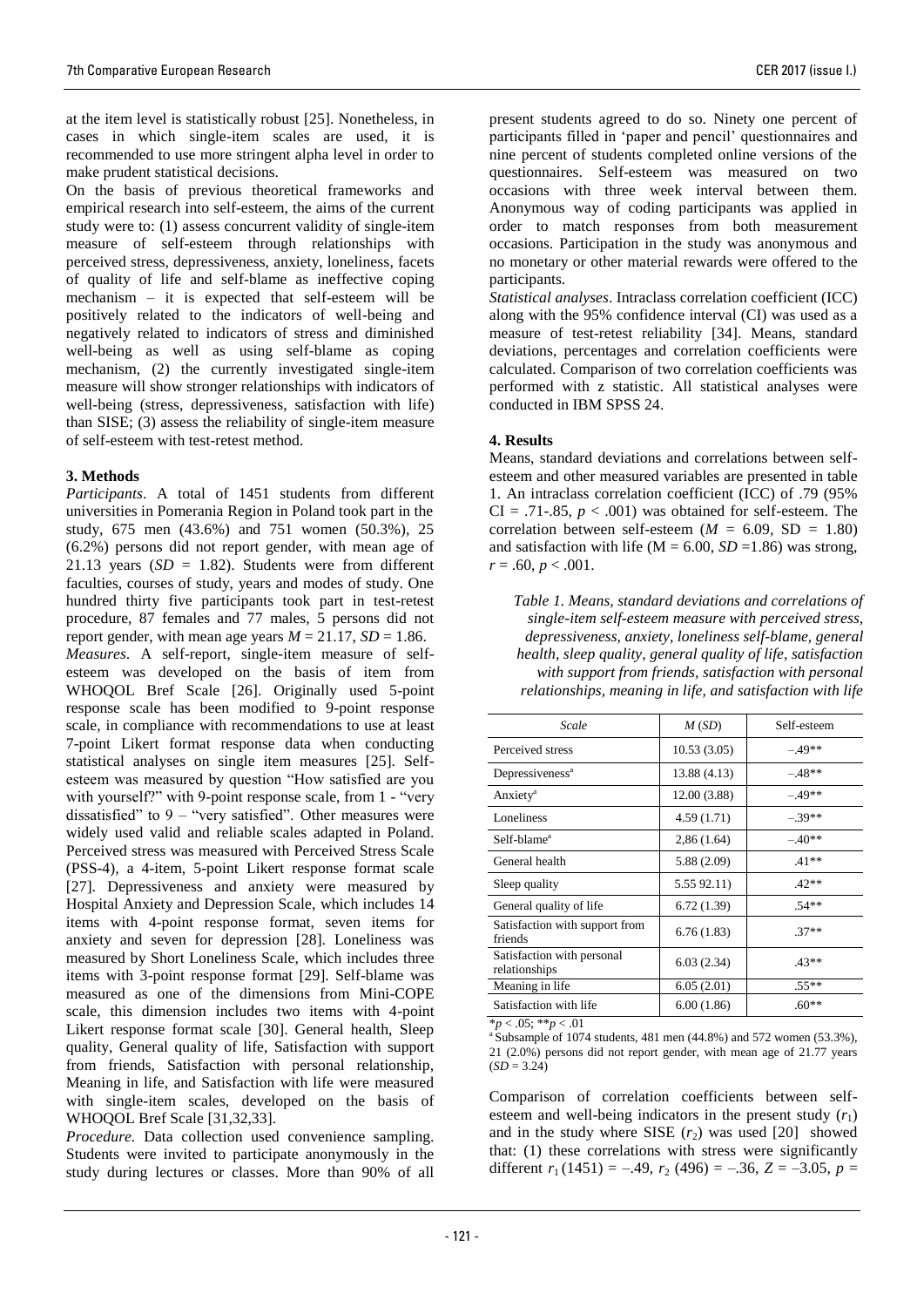.001; (2) these correlations with depressiveness were significantly different  $r_1$  (1451) = –.48,  $r_2$  (496) = –.25, Z =  $-5.13$ ,  $p < .001$ ; (3) these correlations with satisfaction with life were significantly different  $r_1$  (1451) = .60,  $r_2$  $(496) = .45, Z = 3.83, p < .001.$ 

#### **5. Discussion**

The results provided evidence of good test-retest reliability of single-item measure of self-esteem. Study provides sufficient level of concurrent validity. The results were congruent with expectations, and as predicted, self-esteem<br>was negatively associated with perceived stress, was negatively associated depressiveness, anxiety, loneliness, and self-blame coping style. Positive relations of self-esteem were obtained for general health, sleep quality, general quality of life, satisfaction with support from friends, satisfaction with personal relationships, meaning in life, and satisfaction with life. The strength of relationship of self-esteem with meaning in life and satisfaction with life is higher than in the previous studies with multi-item scales (e.g.  $r = .47$  for satisfaction with life [16],  $r = .37$  for meaning in life [18]). It may be an effect of common method bias, caused by similar response format in all of the quality of life measures.

This measure is very quick to fill and therefore it offers low cost and minimalized burden option for both respondents and researchers. It can be easily applied in large scale researches in which self-esteem have to be measured along with many other variables. As predicted, this measure also showed stronger relationships with indicators of well-being such as perceived stress, depressiveness, and satisfaction with life than the SISE. It suggests that this measure more adequately captures the emotional aspect of ones attitude to the self than SISE. A significant advantage of the examined comparison is similarity of some measures used in both studies. In both studies PSS scales (PSS-6 in SISE study, PSS-4 in this study [27]) were used to assess perceived stress. Also, in both studies single-item measures of satisfaction with life were used ("How satisfied are you with your life as a whole these days?" [35] in SISE study, and "How much do you enjoy your life?" in this study).

Weakness of this tool is its brevity, therefore it is not useful in precise individual evaluation of self-esteem for the purposes of diagnosis or direct comparison between individuals.

The biggest strengths of the study are a large and heterogeneous sample of university students and the use of widely applied valid and reliable measures of criterion variables. The main limitation of the study is that it has not been performed on a representative sample of students nor representative sample of general population. Research on more representative samples is warranted. The future studies should investigate convergent validity of this measure. Also, different methods of measurement, such as observation or experience sampling methodology are recommended. Potential common method bias has to be taken into account whenever several single-item scales with similar response format are used in surveys. More data on common method bias for these measures is required.

The aim of this study was to provide empirical evidence of the psychometric properties of single-item measure of selfesteem. Reliability and criterion validity were tested. The study shows that single-item self-report measure of global self-esteem is a potentially useful research tool.

#### **Acknowledgements**

Grant: Grant badawczy w ramach projektu młodych naukowców i uczestników studiów doktoranckich Uniwersytetu Gdańskiego. Number of grant: 538-7422- B121-13 in 2013 and 538-7422-B450-14 in 2014. On the basis of decision number DEC-2013/08/T/HS6/00403 the author (Paweł Andrzej Atroszko) received funds from National Science Centre Poland within doctoral scholarship for preparing PhD dissertation.

Grant: The publication was funded by a grant of the Faculty of Social Sciences of the University of Gdansk on the projects of young scientists and doctoral students in 2016 (Bartosz Atroszko). Grant No: 538-7300-B273-16.

#### **References**

[1] Rosenberg, M., Schooler, C., Schoenbach, C., & Rosenberg, F., *Global self-esteem and specific self-esteem: Different concepts, different outcomes*, "American Sociological Review", pp. 141-156, 1995.

[2] Hansford, B. C., & Hattie, J. A., *The relationship between self and achievement/performance measures*. "Health Review of Educational Research", 52, pp. 123– 142, 1982.

[3] Frone, M. R., *Interpersonal conflict at work and psychological out-comes: Testing a model among young workers*, "Journal of Occupational Health Psychology", 5, pp. 246–255, 2000.

[4] Judge, T. A., & Bono, J. E., *Relationship of core selfevaluations traits—self-esteem, generalized self-efficacy, locus of control, and emotional stability—with job satisfaction and job performance: A meta-analysis*, "Journal of Applied Psychology", 86(1), 80, 2001.

[5] Dumont, M., & Provost, M. A., *Resilience in adolescents: Protective role of social support, coping strategies, self-esteem, and social activities on experience of stress and depression*, "Journal of Youth and Adolescence", 28(3), pp. 343-363, 1999.

[6] Plancherel, B., Bettschart, W., Bolognini, M., Dumont, M., & Halfon, O., *Influence comparée des événements existentiels et des tracas quotidiens sur la santé psychique à la préadolescence*, "Neuropsychiatrie de l'Enfance et de l'Adolescence", 45(3), pp. 126-138, 1997.

[7] Thoits, P. A., *Stress, coping, and social support processes: Where are we? What next?*, "Journal of Health and Social Behavior", pp. 53-79, 1995.

[8] Trzesniewski, K. H., Donnellan, M. B., Moffitt, T. E., Robins, R. W., Poulton, R., & Caspi, A., *Low self-esteem during adolescence predicts poor health, criminal behavior, and limited economic prospects during adulthood*, "Developmental psychology", 42(2), p. 381, 2006.